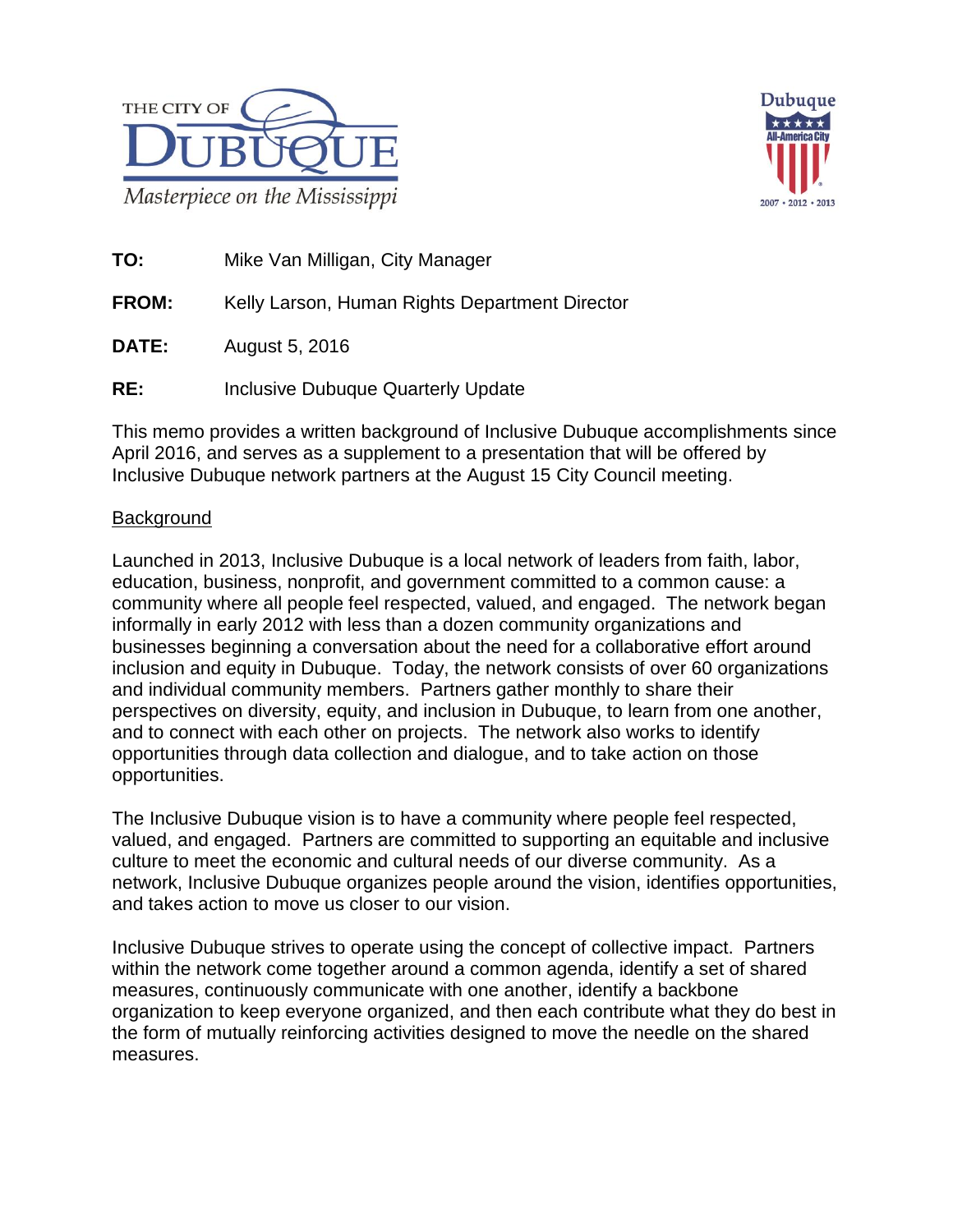One of the first major projects undertaken by Inclusive Dubuque over the past year has been the development of an equity profile - an extensive process to discover how diverse groups are affected by various systems in our community that impact economic wellbeing, housing, education, health, safe neighborhoods, transportation, and arts & culture.

The process of developing a community equity profile included numerous components and spanned February through October 2015. While a portion of the process involved gathering readily available quantitative data from sources such as the U.S. Census, we intentionally supplemented this with community surveys, community dialogue sessions, and facilitator training. Inclusive Dubuque also implemented a thorough marketing & communication plan. The surveys, dialogue sessions, facilitator training, and associated marketing have served a purpose beyond data collected, as they have helped to catalyze a larger community conversation about equity issues that extends beyond those of us working in a professional capacity. The hope is that this will encourage ongoing input and actions by community members.

Working groups have been established around each of the core areas of the equity profile: economic wellbeing, housing, health, education, neighborhood safety, Arts & Culture, and transportation. Over 90 community members are participating in these groups. In November and December, the Government Alliance on Race and Equity, the Campaign for Grade Level Reading, and the City of Dubuque partnered to bring Dan Duncan with Clear Impact (formerly Results Leadership Group) to Dubuque to work with City and community partners to begin applying results based accountability thinking to equity profile action planning efforts. Since that time, each working group has applied Results Based Accountability (RBA) to identify a community-wide result (or outcome) for their focus area and key indicators that can assist us in tracking our progress over time.

#### Inclusive Dubuque Network – Accomplishments this Quarter:

Seven sector groups, a Peer Learning Council, a Network Impact Council, and the full Inclusive Dubuque Network continued to meet once per month to refine the strategic focus for each group and identify shared performance measures for that focus using Results Based Accountability. Short term efforts across groups will focus heavily on education, training, and tools to establish a foundation for the long term work of advancing equity and opportunity.

All groups will apply an equity lens to the work in their sector and will be disaggregating data in order to do so. In addition:

 The Peer Learning Council is developing a two to five year plan consisting of two focus areas: 1) learning opportunities for Network Partners and Sector Groups and 2) learning opportunities for the community at large. Opportunities with sector groups will focus on adopting and rolling out equity tools by sector and providing different levels of tools and support based on the needs of the sector group. Opportunities with the community will focus on community conversations around the video "Race: the Power of an Illusion."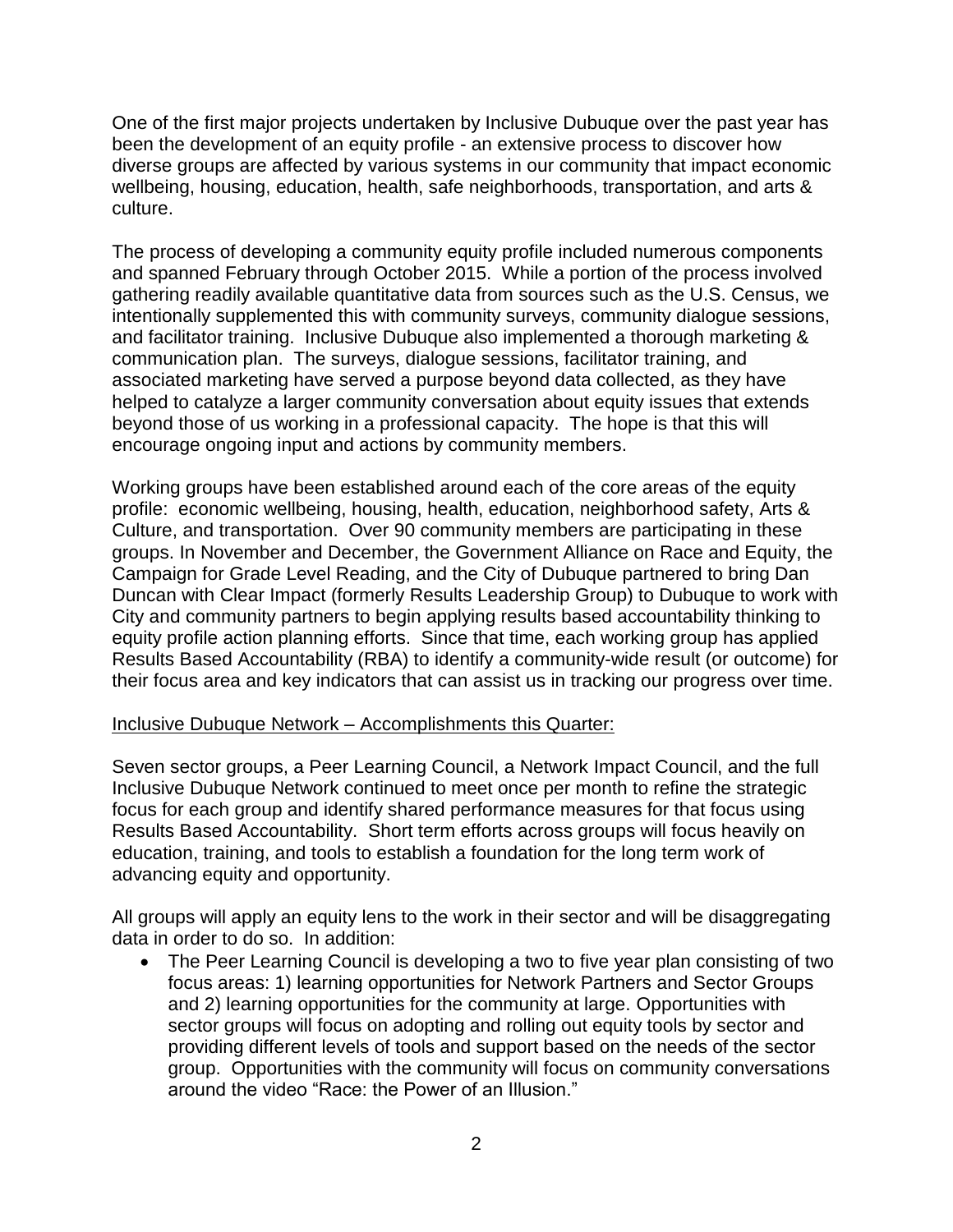- The Arts & Culture Sector Group gathered ideas at Juneteenth regarding gaps in arts programming in Dubuque and is also looking at ways to use the arts to support the work of the other sector groups. They have discussed adopting an equity toolkit at venues, tracking demographic participation, and taking steps to determine how welcoming the arts scene is in Dubuque.
- The Housing Sector Group is narrowing in on developing financial literacy and increasing the availability of quality, affordable housing throughout neighborhoods, which includes increasing availability of units that accept Housing Choice Vouchers and decreasing the number of units with housing quality problems.
- The Education Sector Group is focusing in on graduation rate and educational attainment. They have also discussed improving staff/student relations, developing intercultural skills of staff, increasing parent engagement, increasing engagement and participation in education opportunities, improving home access to learning resources, and increasing the use of representative course materials.
- The Health Sector Group is sharing information and resources in ways that help them to collaboratively address barriers to healthcare access, and is beginning to discuss developing a comprehensive mental health plan as a focus area. They have also discussed decreasing the obesity rate, lowering smoking rates, increasing availability and affordability of fresh healthy foods.
- The Safe Neighborhoods Sector Group has identified many options and is beginning to focus in on perceptions of neighborhoods. They have also discussed door to door neighborhood engagement and measuring the number of residents who know their neighbors in the Jackson Park neighborhood.
- The Economic Wellbeing Sector Group has not yet determined one strategic focus area. Two discussions that continue to arise include supporting small, women and minority owned businesses and supporting ex-offender re-entry initiatives.
- The Transportation Sector Group has only had one meeting and recognizes that transportation is likely to be crucial to the work of many of the other sector groups.

Detailed information on working group progress is available on-line at [http://inclusivedbq.org/working-groups/.](http://inclusivedbq.org/working-groups/)

# City as a Network Partner – Accomplishments this Quarter:

Intentional efforts have been made inside the organization to engage City staff in the Inclusive Dubuque efforts. The monthly newsletters, snapshots, and weekly e-mails to network partners are shared throughout City departments, and several City staff are serving on Inclusive Dubuque Working groups. In addition,

• The Equity Core Team continued to meet monthly, finalizing goal areas and performance measures for department equity plans and creating a template for strategic thinking and measuring progress using Results Scorecard. Human Rights staff began gathering data and creating department level scorecards for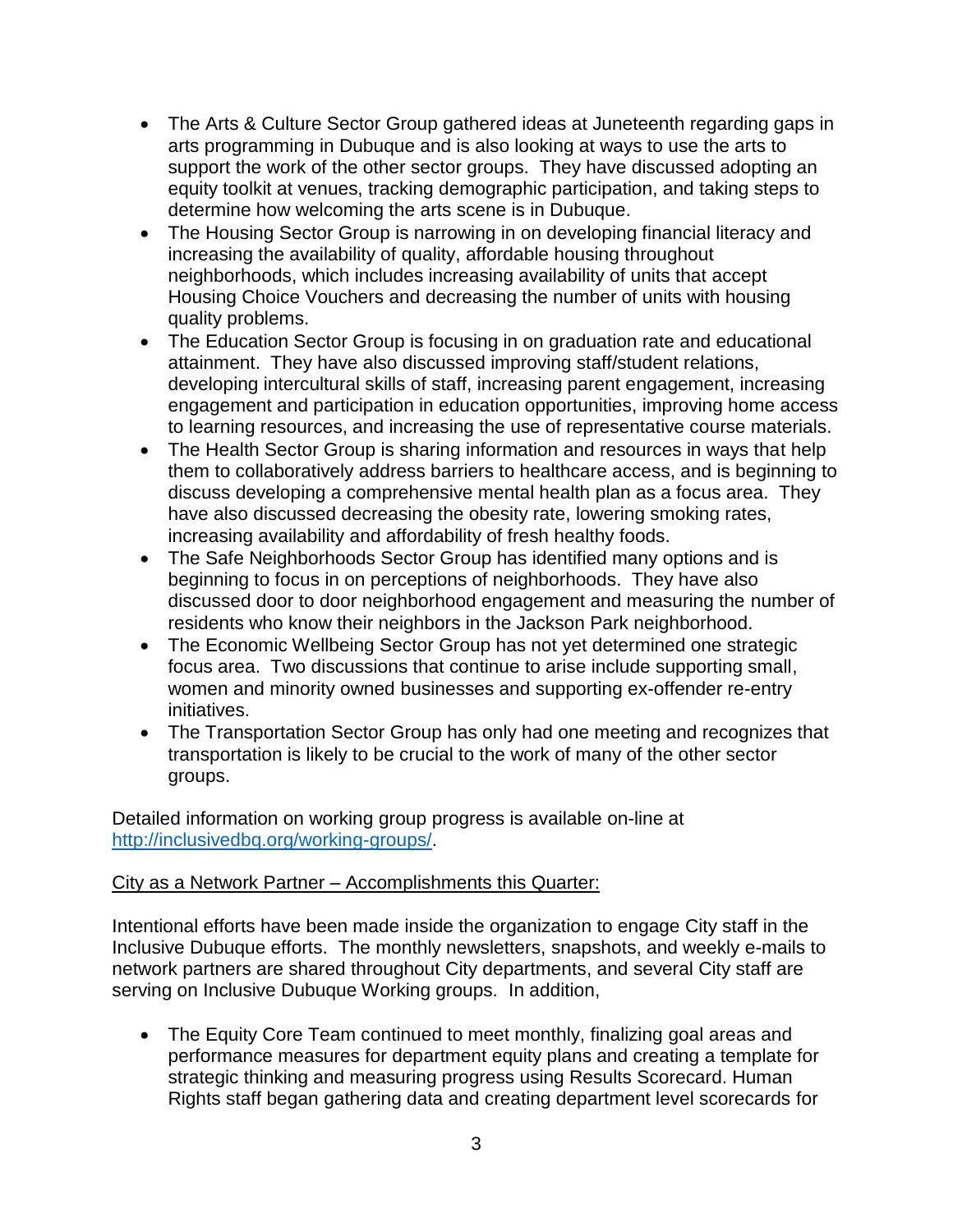the following departments so that each department's equity plans will be data informed: Human Rights Department, Police Department, Housing Department, Planning Department, and Public Works Department.

- Kelly Larson was invited to present on the work of the core team at the regional convening for the Government Alliance on Race & Equity, and the Equity Team's scorecard was used as a model at the National convening for the Government Alliance on Race & Equity.
- Each department contributes to advancing equity and inclusion through the work within their department. Individual Human Rights Department actions have included:
	- o Analyzing data from the Rental Property Survey conducted by the Source of Income Working Group
	- o Creating materials for dialogue sessions on Source of Income
	- o Implementing community based research with the Marshallese community and analyzing results
	- o Orienting new Human Rights Commission members and facilitating goal setting
	- $\circ$  Completing the four-day community workshop for leaders integrating intercultural approaches into diversity and inclusion work
	- o Visiting with the Iowa Department of Human Rights and Des Moines Human Rights Commission to investigate collaboration opportunities related to advancing equity and inclusion in communities.

# Actions by Other Network Partners

Each network partner determines how they can contribute to the Inclusive Dubuque vision by "doing what they do best." Individual Network Partner actions that have occurred over the past several months include:

- The Dubuque Museum of Art introduced DuMA Second Saturdays, a new free, family-focused event combining hand-on art activities that are thoughtfully chosen to demonstrate a culturally and ethnically diverse view of the arts. They also held a multi-day training with museum staff and partners on how adults afflicted by memory loss and their caregivers can connect using works of art.
- The Multicultural Family Center sponsored Road to Success for Teens, working directly with impacted teens and focusing on teen empowerment and employment skills.
- Children of Abraham invited Network Partners to attend the Tri-State Islamic Center groundbreaking in a show of solidarity and support for our Muslim community members.
- Clarke University hosted Implicit Bias Training: Challenges and Implications of Rapidly Changing Demographics.
- Project Concern hosted Changing Minds: Free Community Mental Health Resource Fair.
- Network staff hosted idea exchanges on arts & culture and on mental health.